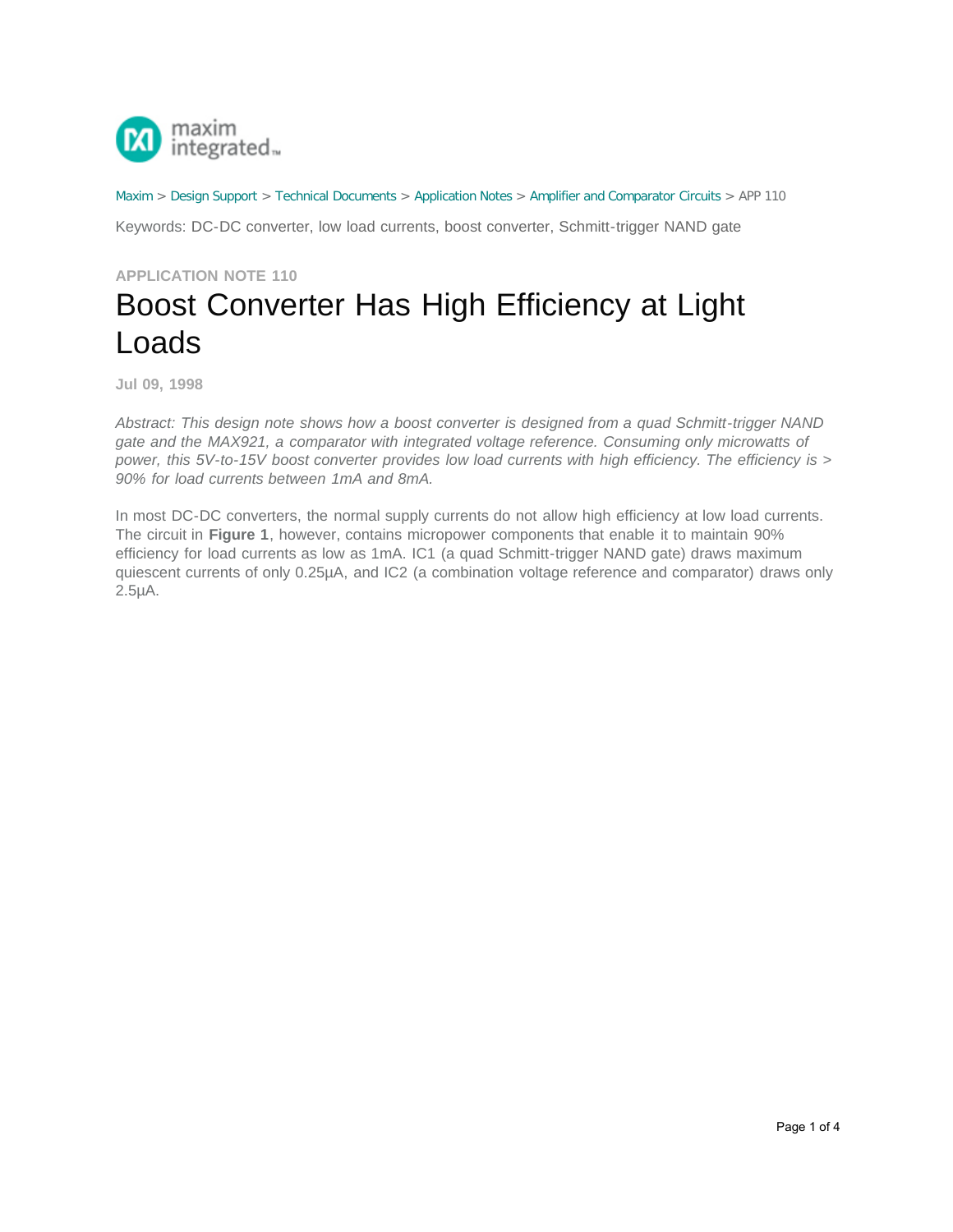

*Figure 1. Consuming only microwatts of power, this 5V-to-15V boost converter provides low load currents with high efficiency.* 

IC2 compares its own reference voltage against the circuit output,  $V_{OUT}$ . The resulting comparator output (pin 8) is high when  $V_{\text{OUT}}$  is above its threshold and low otherwise. The quad NAND gate is configured as an oscillator, a set/reset latch, and a buffer inverter. The latch blocks oscillator pulses when the comparator output is high. When it goes low, the pulses pass through to Q1's gate and activate the boost regulator.

R4 and R5 help determine the circuit's DC output level:  $V_{OUT} = V_{REF}(1 + R4/R5)$ . The output voltage ripple for light loads depends on the comparator's hysteresis. With  $R3 = 2.4 MΩ$ , the hysteresis in millivolts equals the value of R2 in kilohms. Then, the ripple in millivolts equals  $V_{REF}(1 + R4/R5)(R2)$ , where R2 is in kilohms. For this circuit, ripple =  $1.182V(1 + 18/1.5)(1) = 15.4mV$ .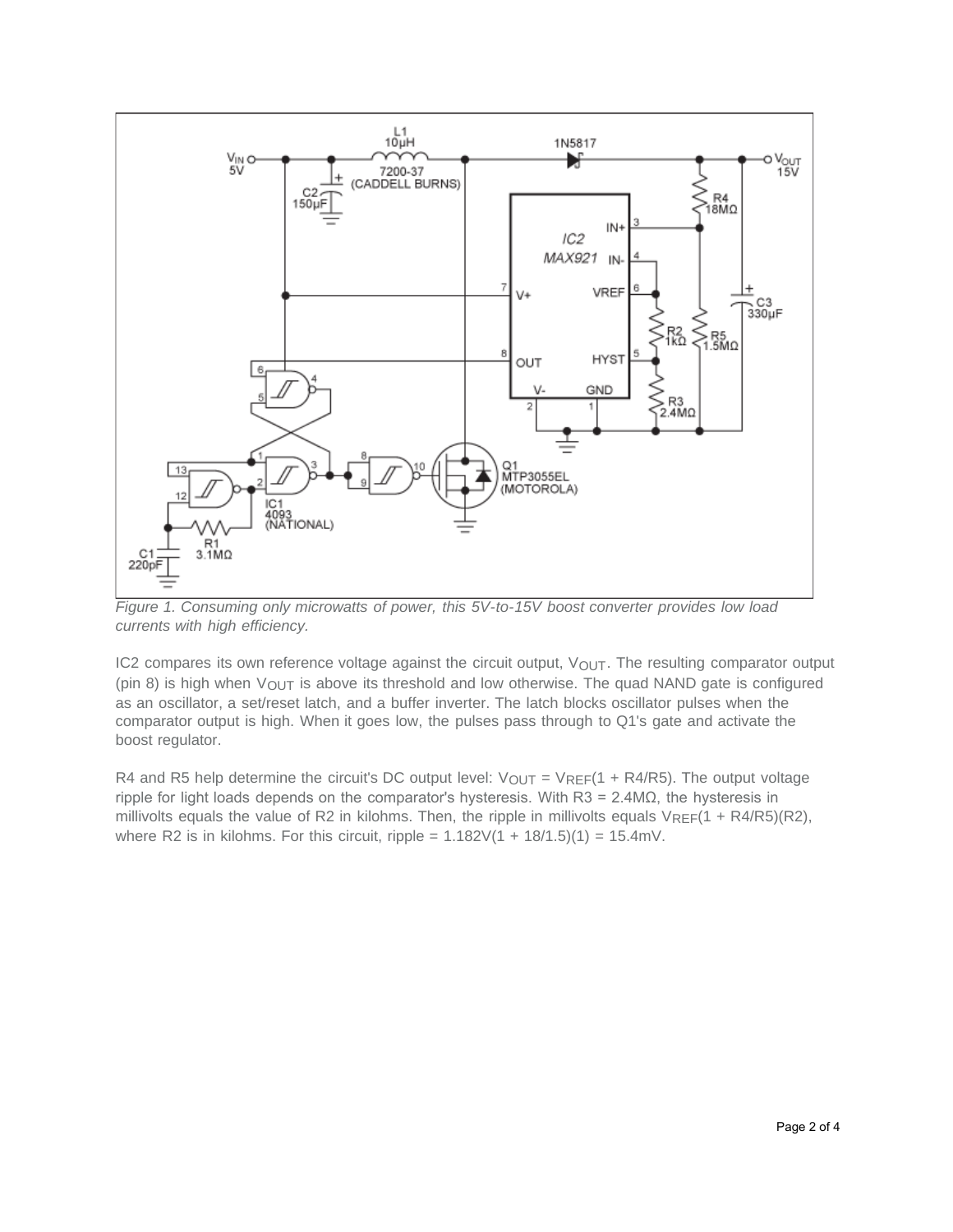

*Figure 2. Efficiency in the Figure 1 circuit exceeds 90% for load currents between 1mA and 8mA.* 



*Figure 3. The oscillator frequency in Figure 1, set low to conserve power, also sets a sharp limit on load current.* 

| <b>Related Parts</b> |                                                 |                     |
|----------------------|-------------------------------------------------|---------------------|
| MAX921               | Ultra Low-Power, Single/Dual-Supply Comparators | <b>Free Samples</b> |
|                      |                                                 |                     |